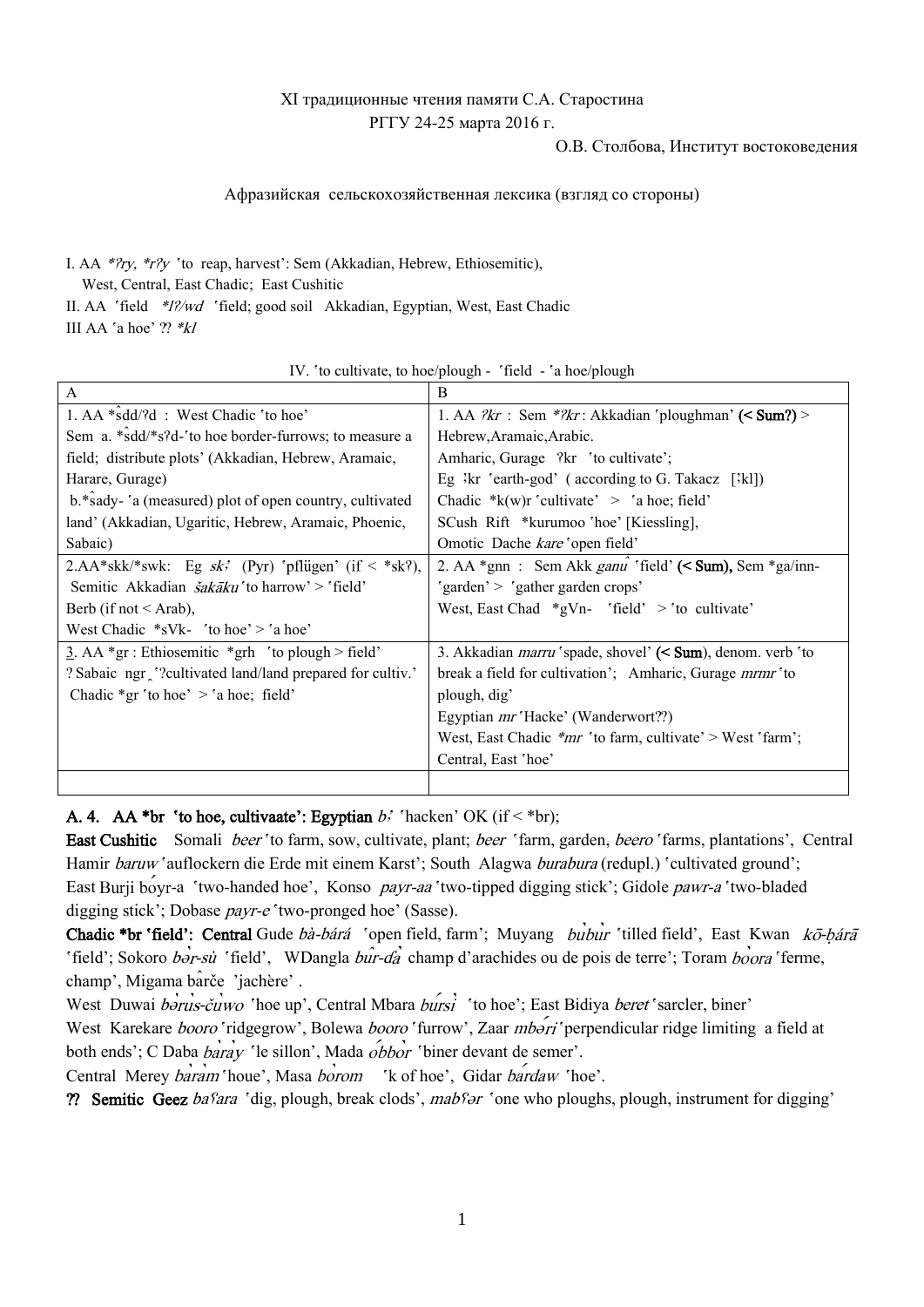## I. `to harvest'

AA \*hm(m)- to 'harvest': Semitic Akk hamāmu (OB) 'to pluck and gather', hāmimu (OB) 'harvester'; Chadic West ron group \*[h]Vm- 'to harvest': Richa hom, Karfa hom, Monguna hom 'to harvest', Bokos hom 'cut with a sickle, harvest (acca etc.)'; Derived noun: Daffo  $h^w$ aman, Karfa  $h$ om, Bok homan, Sha homan. East Cushitic \*haam- 'to harvest': Oromo haam-, Gollango haam- 'to harvest', Oromo haam-tuu 'reaper'.

## II. `field'

1. AA \*b( $f$ )l- 'field': ], Sem Arab bas'l-at- 'champ', Yemen dial. bas'l- 'land sown in winter', Sabaic bs'l 'rainirrigated land' ;

Chadic West Kupto balbal 'field(s), space, area, ground'; Central Fali babal'field'; East Mawa bəla 'champ'. Derived verb: W Ngamo *baala, baalo* 'clear bush for a farm', Bolewa *bola* 'clearing areas for a farm', Kupto *beli* `clearing the bush for farming'. Cf. Central Malgwa ɓala `Gemeinschaftarbeit auf dem Field'.

Proto-East Cush \*bal- 'field, plain' [Sasse]; Omotic Yemsa bul- '(Land) bebauen)'.

# 2. AA  $*gbb$  'earth, field': Egyptian  $gbb$  (Pyr) 'earth, Earth-god';

Chadic West Gera gab-sawa 'farm', Central Hdi gava-k 'garden'; Daba əgvi 'open area outside the compound; Gisiga gəva 'farm', Zulgo guvah 'champ cultive', Merey guvah 'champ'. Derived verb: Bana gwa $6\theta$ ) 'sarcler pour la deuxieme fois'; Mbuko  $g\bar{u}g\bar{u}\bar{\partial}b$  'cultivate for the second time'.

Sem Akkadian (NB) gabību 'land suitable for pasture' (probably WSem loan), Arabic gabāb-at- 'plaine, champ'.

3. AA \*hyr/\*hrr  $\Gamma$ (farm)land': Semitic Sabaic hyr, n. hyrt  $\Gamma$ ?low cultivable ground';

Cushitic Rendile harra `land, earth, ground' , Sidamo hawuur- `to plow', hawur-aanco `farmer, plowman' , Burji har<sup>'</sup>- 'to plow, cultivate'.

Central Chadic Sakun *herur* 'farmland'; Gude *nh<sup>w</sup>arah*a 'to hoe poorly, leaving patches of grass'; West Ngas er `to hoe'.

4. AA \*kl( $\ell$ ) 'earth, field': Semitic Sabaic kl? 'pastureland, open country', klwt '?terrace-field [Beeston], kl? `terraced fields', Dat *kilā?* `cultivated terrace or garden' [Biella],

Berber \*a-kal 'earth' : Shilh, Ntifa, Nefusa a-kal 'terre, sol', Qabyle a-kal 'terrain cultivable'.

Сf. Ongota kawla/kaula `field'

Chadic West Hausa  $k$ ali 'a fenced cassawa farm'; Pero  $k$ ala 'place for growing plants', Tangale  $k$ alau 'earth, soil, ground': Central Bura *kəla* 'earth mounded for planting': Derived verb: West Mushere *kval* 'clearing of untilled land in preparation for farming': Miya kula 'clear bush',  $\hat{a}k\hat{u}l$  'clearing bush'; Central Bura ku-kula 'clear land for next year planting'

Cf. Semitic Arabic kali?- 'qui abonde en fourrage, en paturages (terre, pays)', High East Cush \*kalo 'pasture'.

5. \*tVr- '(cultivated) earth': Egyptian t' (OK) 'earth, ground, land' (if < \*tr); Semitic Soqotri ter 'champ, rive'. Chadic West Karekare *taràa*, Dera tóró 'farm'; Monguna tuur 'cultivated ground'; East Gabri terā 'Land'. Derived verb: West Daffo tor 'cultivate, till' ; Central Mofu -torh<sup>w</sup>- 'gratter le sol, fouiller dans la terre, labourer' ; Mbara tor 'sarcler'

Chadic West \*tV(?V)r- 'hoe': Kupto teero 'hoe sp. (small for digging ground nuts)', Siri ta?ari, Paa taari. Omotic Shinasha tara 'bebautes Feld' [Lamberti], Nao turu 'ground', Sheko tuuru 'earth, soil', Hamer tore `country' [Bender]

6. Semitic Soqotri *digdegeh* 'champ'  $\sim$  East Chadic Somrai *dagā*, Tumak *deg* 'fields (farm)'.

7. Egyptian *idb* 'Acker' (Pyr) ~ West Ch Miya  $d\acute{\theta}b\acute{\theta}$  'open area', Central Sakun  $d\acute{\theta}v$  'field', West Goemai  $d\acute{o}p$  'cultivate land by raising ridges'

8. Semitic Akkadian *nib?u (nip?u, nību)* OB, SB '(wild) growth, field covered with wild growth', Sabaic *nb?* 'level, terrace of cultivated field', Egyptian  $nb.tww$  (Gr) 'Art Feld', West Ch Jimbin  $nu\hat{b}aya$  (< \* $nVb$ ?) 'earth'.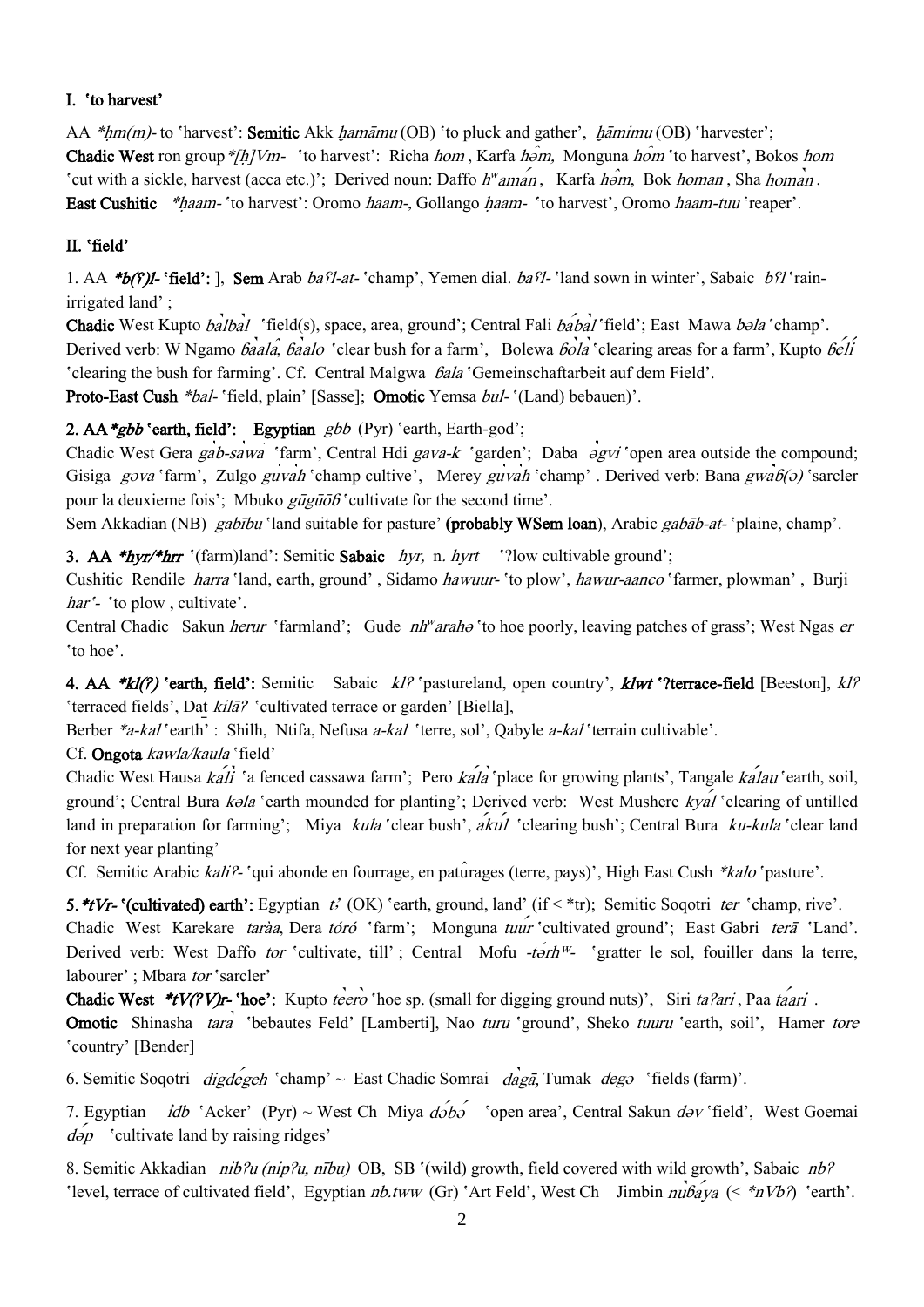## III. `hoe' n.

Eyptian hb (AR) `Pflug, plough', hb (Nӓ) `Furche ziehen'.

Central Chadic \*hVb- 'to cultivate': Lamang hva 'do farmwork, harvest, hoe, clear, plant, cultivate (field)', Hdi həvay 'to cultivate', həva 'cultivation'; Daba huv 'tracer des silons'; Mofu - həv-, Chuvok mehevev 'cultiver, houer; Gude  $h w a b a$  'second cultivating after planting'.

**\*hVb-** 'hoe': West Chadic Hausa hauyaa 'a small hoe' (< habya); Bokkos huber, Central Bura hibu 'worn hoe'.

### IV. `to cultivate, to hoe/plough - `field - `a hoe/plough

1. AA \*ks/\*kws- 'to hoe, to dig up': West Chadic Ngas  $k^w \circ s$  'first weeding and clearing the farm after planting', "os 'the time of hoeing' (tar 'moon'); Central Daba kus 'debrousser'; Muyang  $ak^{\prime\prime}$ as 'dig up, harvest (food plants)', Ouldem *k<sup>w</sup>as* 'deterrer, fouiller', Mada *okk<sup>w</sup>as* 'fouiller, deterrer en fouillant'. Note East Kwang *k* $\bar{\delta}s\bar{\delta}$  'to bury'.

\***k**"as-/kas- 'hoe': West Hausa k<sup>w</sup>aasaa 'small hoe', k<sup>w</sup>aasee 'a reaping, harvesting implement', Tangale k<sup>w</sup>as; Warji kas-ai, Tsagu kaase 'hoe'.

High East Cush \*kaas-: Sidamo, Kambatta, Hadiya, Geleba kaas- 'to plant' [Hudson]; South rift Alagwa kaas- 'to cultivate'.

2.AA \*ht- 'to hoe, to dig': Chadic West Kupto wutey 'to farm; cultivate, hoe, till soil, weed'; Central Gude hwatahwata 'hoeing'; Mofu -hwahut- 'dig'; Munjuk hudi 'dig'.

Egyptian htht (BD) 'einen Brunnen ausgraben'; East Cushitic dullay Dobase, Harso hat-'hacken'.

3. Old Cushitic (= Cushitic+Omotic) \*gwos(s)h- $\cdot$ (das Land) bestellen/graben' > 'bebautes Feld': Central Cush agaw  $*g''$ äz- 'till the earth, plough' > 'field', East Cush Hadiya gos-, Darasa goš- 'dig up' ; Rendille gos- 'farm, cultivated land, vegetable plot'; Omot Shinasha *gosh*-, Wolaita *goyy*- '(das Land) bebauen', Shekko *goss*- 'das Land bestellen', Dac'e gosshe 'bebautes Feld' (Lamberti, Appleyard, Pillinger).

Central Chadic Zulgo gasa 'corvee (travail gratuit du par le paysan a son seigneur)', Bachama gašev 'farm'.

East Cushitic  $*k'ot$ - 'cultivate, plough, dig'  $> *k'otto$  'digging stick, hoe' [Sasse, Hudson, Gragg, Lamberti], Cushitic Oromo *qota* 'to plow, farm', *qot-tuu* 'farmer', *qot-iisa* 'farm' [Gragg], Burji k'ot- 'dig', k'ot-too 'hoe', etc.

### V. `to grind, to pound'

1. AA \*dkk/\*dwk/\*dkw/dk? 'to thrash, pound, press': Semitic; West, Central Chadic East Cush Oromo *daaka* 'grind', *daakuu* 'flour', Sidamo *daak*- 'grind'.

2. AA \**dkk* 'to pound, stamp, strike' > 'flour': Semitic, Chadic, East Cushitic, Berber. Eg dk.w (Med) 'flour'.

**3. AA \*hr(r) 'to grind (roughly)': Semitic** Akkadian  $\text{er} \hat{u}$  (from OA on)'grinding slab, hand mil'.

**Chadic** West Goemai *haar* 'to grind with the teeth'; Miya *hora* 'grind with water'; Central Ouldem  $-h^w\overline{o}ro$ 'ecraser'; Mada  $a'$ hra-d' 'ecraser'; Munjuk *hiri*, Mbara har 'grind roughly'; East Lele hir, Kaba horo 'to grind' East Cush Oromo *hurr*- 'become fine, poudery', Burji *hurd*- 'to pound'.

4. *\*t* $\ell$  'to pound, grind': Egyptian ty 'zerstampfen, niedertreten; South Cush *\*tu*<sup>2</sup>- 'to pound grain'. West, Central, East Chadic  $*$ tV?- 'to pound, grind'.

5 .\* $\check{c}\check{k}$  'to grind, pound': Egyptian sk (Med) 'to grind', sky 'flour'.

Chadic West Ngas čük 'beat, pound', Goemai šiak 'to beat, crush to make soft'; Bade  $\partial \check{c}k\vec{u}$ -du 'thresh grain from chaff in mortar'; Central Musey čak, Dzepaw cok 'pound'; East Kera čeke 'ein zweites Mal die Hirse stampfen'.